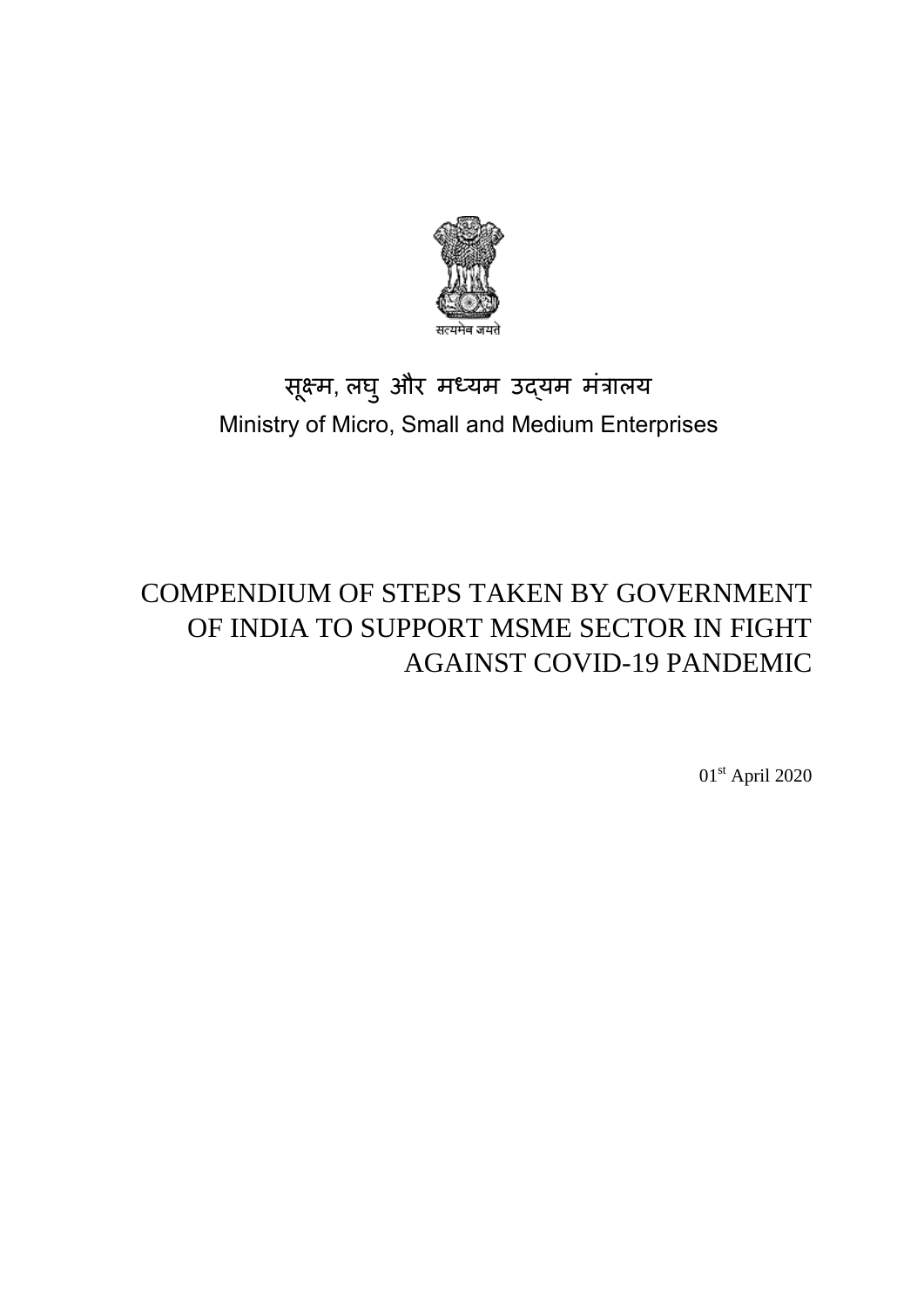# Table of Contents

| 1.  | Portals created by various Ministries and Departments for dissemination of COVID-19 related                                                                                          |
|-----|--------------------------------------------------------------------------------------------------------------------------------------------------------------------------------------|
|     |                                                                                                                                                                                      |
| 2.  |                                                                                                                                                                                      |
| 3.  | Notification by Ministry of Corporate Affairs on "Companies Fresh Start Scheme, 2020" 6                                                                                              |
| 4.  |                                                                                                                                                                                      |
| 5.  |                                                                                                                                                                                      |
| 6.  | Notification by Ministry of Home Affairs on Movement of Essential Goods & Services  9                                                                                                |
| 7.  | Notification by Ministry of Labour and Employment on Amendment in EPF Scheme  10                                                                                                     |
| 8.  | Notification by Ministry of Commerce & Industry on Business Immunity Platform 11                                                                                                     |
| 9.  | Notification by Ministry of Power on Major Relief Measures for Power Sector  12                                                                                                      |
| 10. | Notification by Ministry of Commerce & Industry on Control Room to Monitor Status of<br>Transportation and Delivery of Goods, Manufacturing and Delivery of Essential Commodities 13 |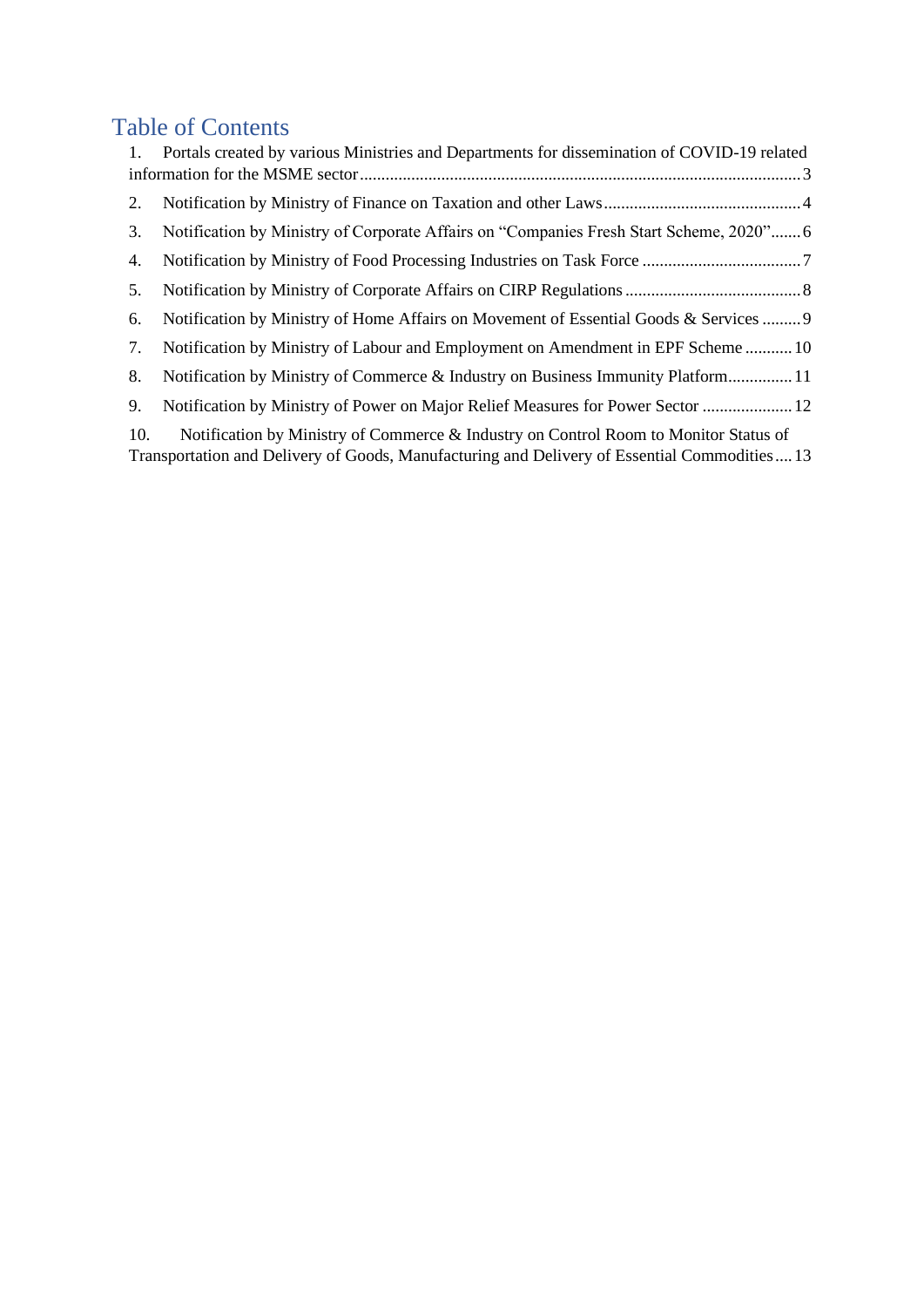#### <span id="page-2-0"></span>**1. Portals created by various Ministries and Departments for dissemination of COVID-19 related information for the MSME sector**

- i. A dedicated page for COVID-19 related information has been created on DCMSME website: **[http://dcmsme.gov.in/Awareness\\_corona.htm](http://dcmsme.gov.in/Awareness_corona.htm)**
- ii. A special webpage by Press Information Bureau on COVID-19 is created on: **<https://pib.gov.in/newsite/chronavirus.aspx?docid=667>**
- iii. The Invest India Business Immunity Platform (BIP) for business issues redressal by Ministry of Commerce and Industry is created on: **[https://www.investindia.gov.in/bip?utm\\_source=popup](https://www.investindia.gov.in/bip?utm_source=popup)**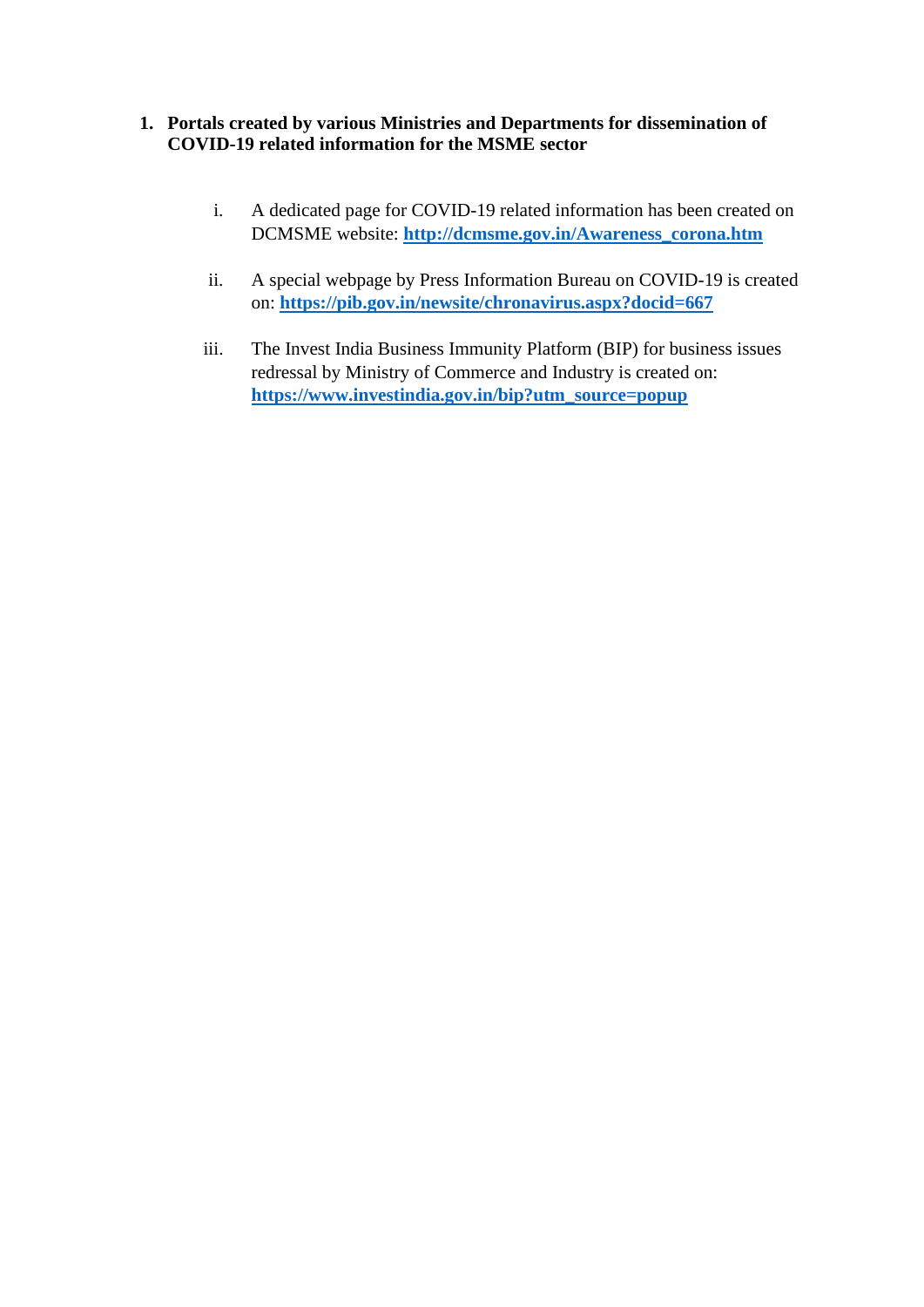## <span id="page-3-0"></span>**2. Notification by Ministry of Finance on Taxation and other Laws**

#### 2.1 Finance Ministry issues Taxation and other Laws (Relaxation of Certain Provisions) Ordinance, 2020 today

In order to give effect to the announcements made by the Union Finance Minister *vide* Press Release dated 24.03.2020, regarding several relief measures relating to statutory and regulatory compliance matters across sectors in view of COVID-19 outbreak, the govt has brought in an Ordinance on 31.03.2020 which provides for extension of various time limits under the Taxation and Benami Acts. It also provides for extension of time limits contained in the Rules or Notification which are prescribed/ issued under these Acts.

It may be noted that the outbreak of Novel Corona Virus (COVID-19) across many countries of the world has caused immense loss to the lives of people, and accordingly, it has been termed as pandemic by the World Health Organisation and various Governments including Government of India. Social distancing has been unequivocally accepted to be the best way to contain its spread, leading to announcement of complete lockdown in the country. Keeping in view the challenges faced by taxpayers in meeting the compliance requirements under such conditions, the Union Finance Minister had announced several relief measures relating to statutory and regulatory compliance matters across sectors in view of COVID-19 outbreak on 24.03.2020 vide a press release.

Some of the important features and time limits which get extended by this Ordinance are as under:-

#### 2.2 Direct Taxes & Benami

- i. Extension of last date of filing of original as well as revised income-tax returns for the FY 2018-19 (AY 2019-20) to 30<sup>th</sup> June, 2020.
- ii. Extension of Aadhaar-PAN linking date to  $30<sup>th</sup>$  June, 2020.
- iii. The date for making various investment/payment for claiming deduction under Chapter-VIA-B of IT Act which includes Section 80C (LIC, PPF, NSC etc.), 80D (Mediclaim),  $80G$  (Donations), etc. has been extended to  $30<sup>th</sup>$  June, 2020. Hence the investment/payment can be made up to 30.06.2020 for claiming the deduction under these sections for FY 2019-20.
- iv. The date for making investment/construction/purchase for claiming roll over benefit/deduction in respect of capital gains under sections 54 to 54GB of the IT Act has also been extended to  $30<sup>th</sup>$  June 2020. Therefore, the investment/ construction/ purchase made up to 30.06.2020 shall be eligible for claiming deduction from capital gains arising during FY 2019-20.
- v. The date for commencement of operation for the SEZ units for claiming deduction under deduction 10AA of the IT Act has also extended to 30.06.2020 for the units which received necessary approval by 31.03.2020.
- vi. The date for passing of order or issuance of notice by the authorities under various direct taxes& Benami Law has also been extended to 30.06.2020.
- vii. It has provided that reduced rate of interest of 9% shall be charged for non-payment of Income-tax (e.g. advance tax, TDS, TCS) Equalization Levy, Securities Transaction Tax (STT), Commodities Transaction Tax (CTT) which are due for payment from 20.03.2020 to 29.06.2020 if they are paid by 30.06.2020. Further, no penalty/ prosecution shall be initiated for these non-payments.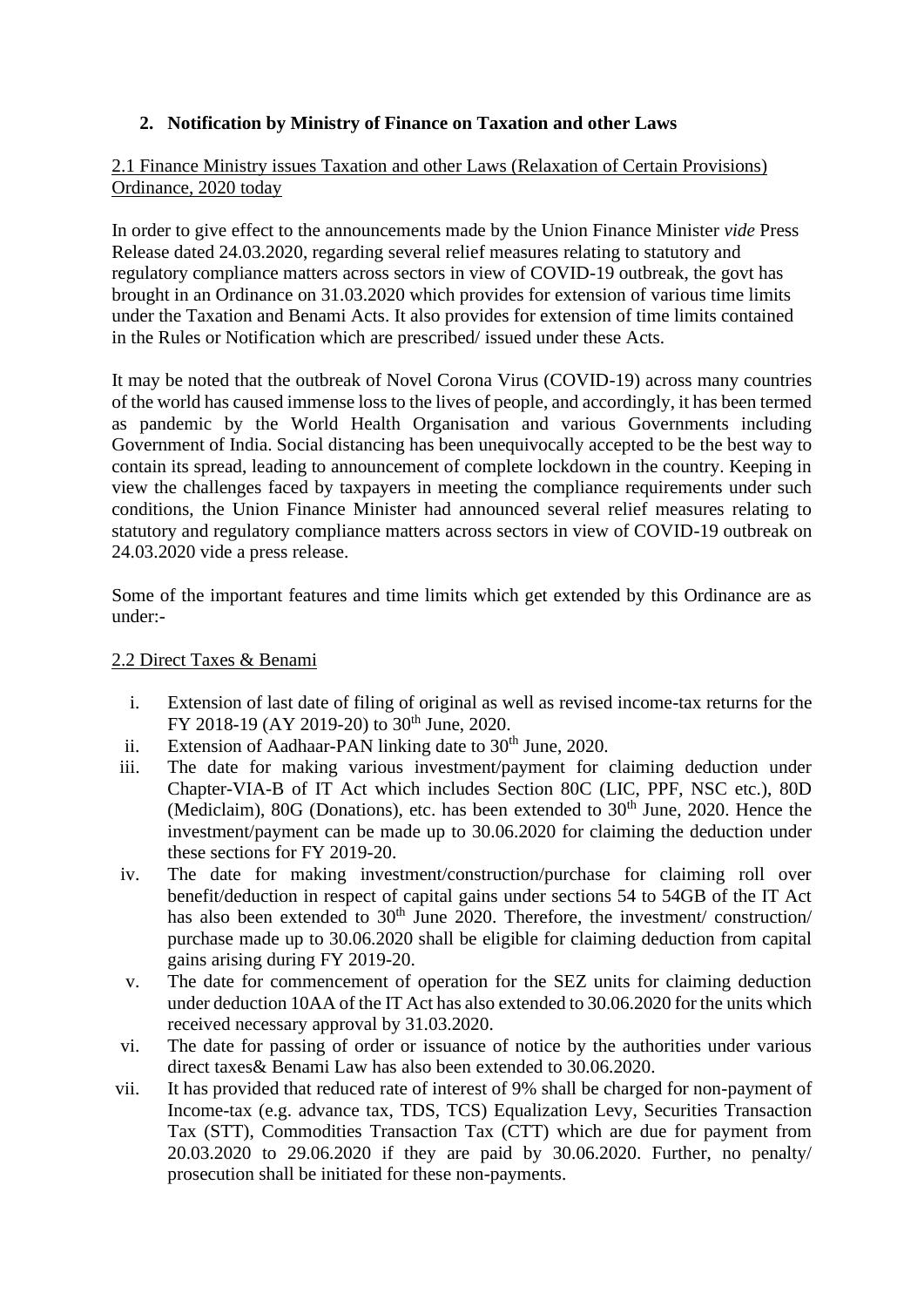viii. Under Vivad se Vishwas Scheme, the date has also been extended up to 30.06.2020. Hence, declaration and payment under the Scheme can be made up to 30.06.2020 without additional payment.

#### 2.3 Indirect Taxes

- i. Last date of furnishing of the Central Excise returns due in March, April and May 2020 has been extended to  $30<sup>th</sup>$  June, 2020.
- ii. Wherever the last date for filing of appeal, refund applications etc., under the Central Excise Act, 1944 and rules made thereunder is from  $20<sup>th</sup>$  March 2020 to  $29<sup>th</sup>$  June 2020, the same has been extended to  $30<sup>th</sup>$  June 2020.
- iii. Wherever the last date for filing of appeal, refund applications etc., under the Customs Act, 1962 and rules made thereunder is from  $20<sup>th</sup>$  March 2020 to  $29<sup>th</sup>$  June 2020, the same has been extended to  $30<sup>th</sup>$  June 2020.
- iv. Wherever the last date for filing of appeal etc., relating to Service Tax is from  $20<sup>th</sup>$ March 2020 to  $29<sup>th</sup>$  June 2020, the same has been extended to  $30<sup>th</sup>$  June 2020
- v. The date for making payment to avail of the benefit under Sabka Vishwas Legal Dispute Resolution Scheme 2019 has been extended to  $30<sup>th</sup>$  June 2020 thus giving more time to taxpayers to get their disputes resolved.

In addition to the extension of time limits under the Taxation and Benami Acts as above, an enabling section has got inserted in the CGST Act, 2017 empowering the Government to extend due dates for various compliances inter-alia including statement of outward supplies, filing refund claims, filing appeals, etc. specified, prescribed or notified under the Act, on recommendations of the GST Council.

#### 2.4 PM CARES FUND

A special fund "Prime Minister's Citizen Assistance and Relief in Emergency Situations Fund (PM CARES FUND)" has been set up for providing relief to the persons affected from the outbreak of Corona virus. The Ordinance also amended the provisions of the Income-tax Act to provide the same tax treatment to PM CARES Fund as available to Prime Minister National Relief Fund. Therefore, the donation made to the PM CARES Fund shall be eligible for 100% deduction under section 80G of the IT Act. Further, the limit on deduction of 10% of gross income shall also not be applicable for donation made to PM CARES Fund.

As the date for claiming deduction u/s 80G under IT Act has been extended up to 30.06.2020, the donation made up to 30.06.2020 shall also be eligible for deduction from income of FY 2019-20. Hence, any person including corporate paying concessional tax on income of FY 2020-21 under new regime can make donation to PM CARES Fund up to 30.06.2020 and can claim deduction u/s 80G against income of FY 2019-20 and shall also not lose his eligibility to pay tax in concessional taxation regime for income of FY 2020-21.

\*\*\*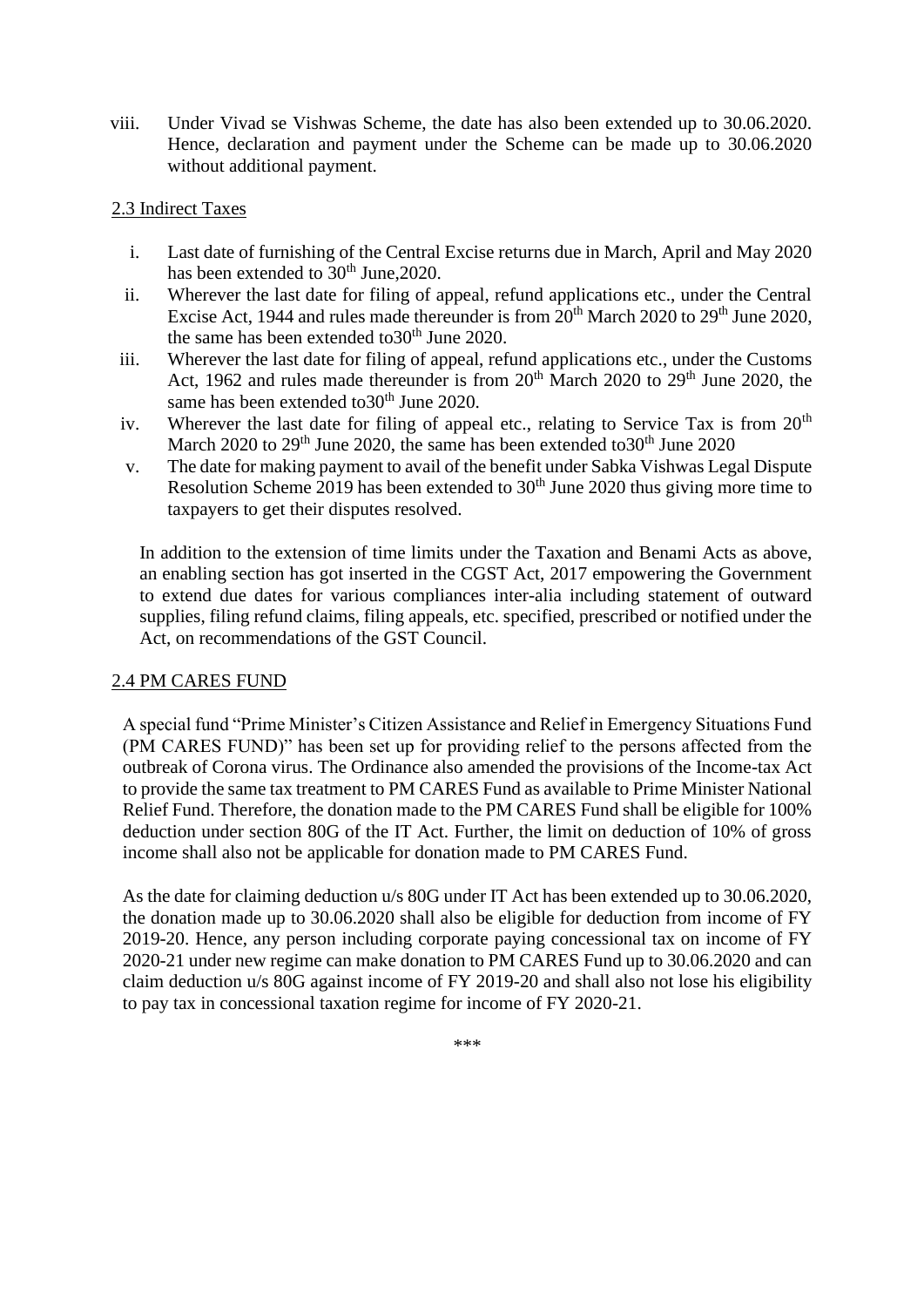#### <span id="page-5-0"></span>**3. Notification by Ministry of Corporate Affairs on "Companies Fresh Start Scheme, 2020"**

3.1 Ministry of Corporate Affairs introduces the "Companies Fresh Start Scheme, 2020" and revised the "LLP Settlement Scheme, 2020" to provide relief to law abiding companies and Limited Liability Partnerships (LLPs) in the wake of COVID 19

In pursuance of the Government of India's efforts to provide relief to law abiding companies and Limited Liability Partnerships (LLPs) in the wake of COVID 19, the Ministry of Corporate Affairs (MCA), has introduced the "Companies Fresh Start Scheme, 2020" and revised the "LLP Settlement Scheme, 2020" which is already in vogue to provide a first of its kind opportunity to both companies and LLPs to make good any filing related defaults, irrespective of duration of default, and make a fresh start as a fully compliant entity.

The Fresh Start scheme and modified LLP Settlement Scheme incentivise compliance and reduce compliance burden during the unprecedented public health situation caused by COVID-19. The USP of both the schemes is a one-time waiver of additional filing fees for delayed filings by the companies or LLPs with the Registrar of Companies during the currency of the Schemes, i.e. during the period starting from 1<sup>st</sup> April, 2020 and ending on 30th September, 2020.

The Schemes, apart from giving longer timelines for corporates to comply with various filing requirements under the Companies Act 2013 and LLP Act, 2008, significantly reduce the related financial burden on them, especially for those with long standing defaults, thereby giving them an opportunity to make a "fresh start". Both the Schemes also contain provision for giving immunity from penal proceedings, including against imposition of penalties for late submissions and also provide additional time for filing appeals before the concerned Regional Directors against imposition of penalties, if already imposed.

However, the immunity is only against delayed filings in MCA21 and not against any substantive violation of law.

Details of the both the Schemes may be perused from the Circulars dated 30.03.2020, issued by the Ministry of Corporate Affairs.

\*\*\*\*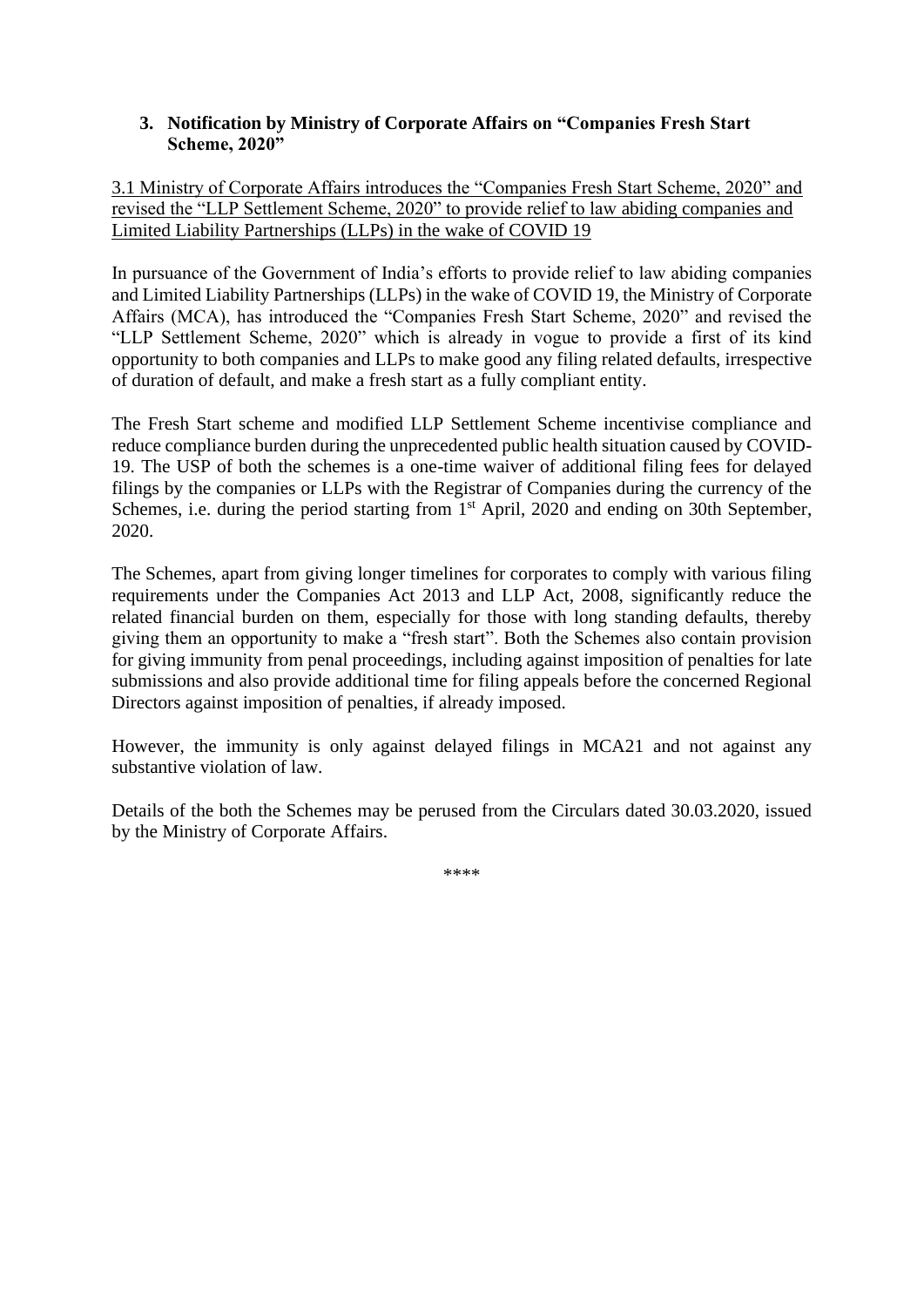#### <span id="page-6-0"></span>**4. Notification by Ministry of Food Processing Industries on Task Force**

4.1 Food Processing ministry forms Task Force in the wake of Covid-19 to resolve problems of industry: Harsimrat Kaur Badal

Union Food Processing Industries Minister Smt. Harsimrat Kaur Badal assured industry representatives that a dedicated Task Force had been established to resolve all problems being faced by the food processing and ancillary industries during the current Covid-19 lockdown.

In a video conference with major industry associations such as CII, FICCI, ASSOCHAM, PHDCCI, AIFPA, ICC, FINER and DICCI today, the Union minister said the Task Force included all senior officials of the food processing ministry and members of Invest India. She said the team had already received 222 issues out of which 98 had been resolved and the rest were under process of resolution.

During the video conference, industry representatives told Smt. Harsimrat Badal that though directions had been sent to all State governments about the need for allowing the manufacturing and movement of essential items, they were being interpreted in different ways by the State governments. They stressed the need for uniform format for all States regarding manufacture and movement of food products. The representatives shared the problems related to factory shutdown, permission to operate warehouses, personnel movement and logistic disruption. The industry representatives said that required labour was not available for smooth manufacturing and that there was a shortage of transport also. They further urged that 'kirana stores' be allowed to open across the country to ensure the forward linkage was established.

FPI Minister said talks would be initiated with the transport unions to ensure smooth supply of food material and access to raw materials by the food processing industry.

She assured industry representatives that she would review all suggestions and grievances submitted by them to the task force.

\*\*\*\*\*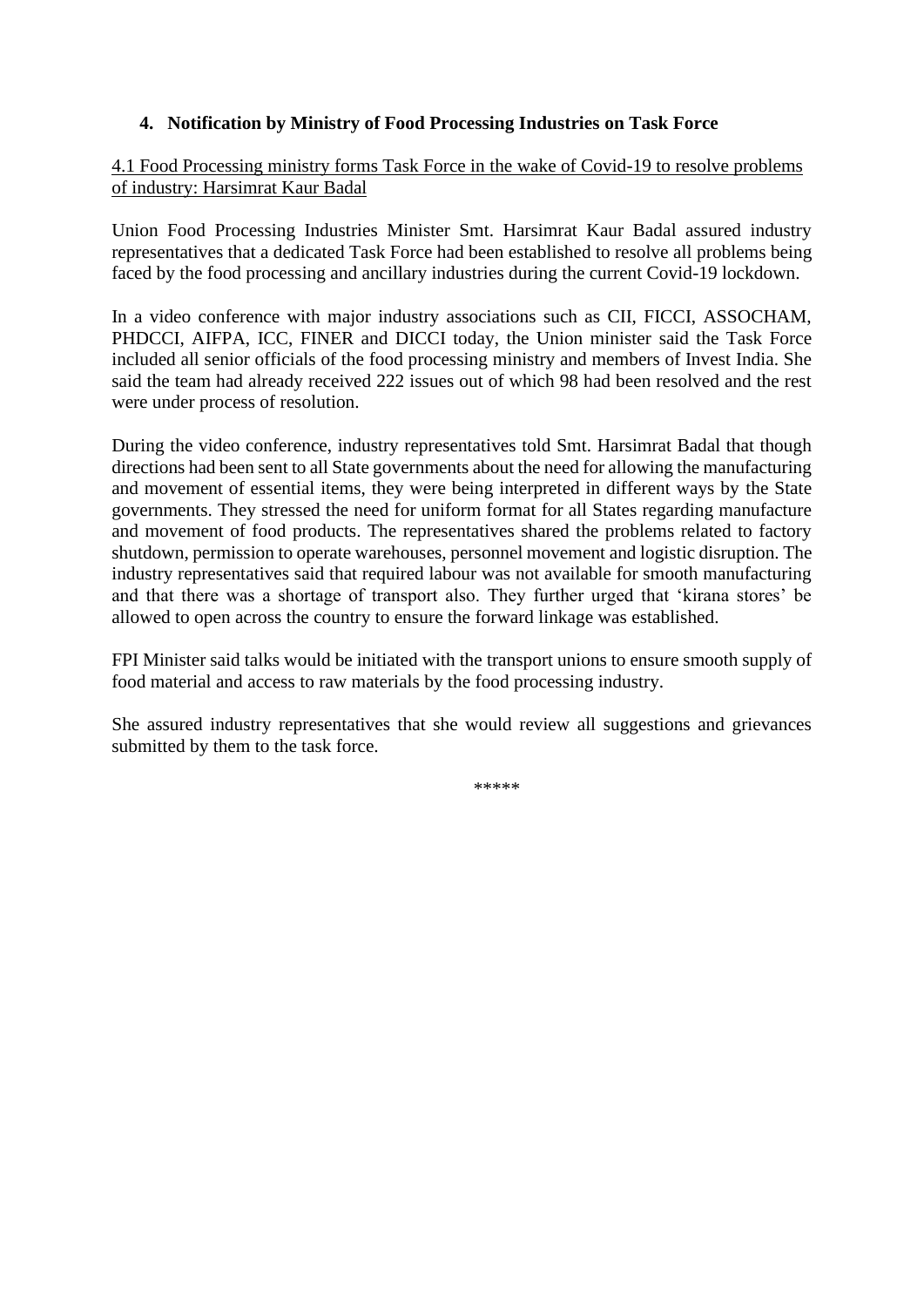#### <span id="page-7-0"></span>**5. Notification by Ministry of Corporate Affairs on CIRP Regulations**

#### 5.1 IBBI amends CIRP Regulations to provide relief in corporate insolvency resolution process due to COVID-19 outbreak

To address this difficulty faced by the lockdown due to COVID-19, the Insolvency and Bankruptcy Board of India (IBBI) amended the CIRP Regulations to provide that the period of lockdown imposed by the Central Government in the wake of COVID-19 outbreak shall not be counted for the purposes of the time-line for any activity that could not be completed due to the lockdown, in relation to a corporate insolvency resolution process. This would, however, be subject to the overall time-limit provided in the Code.

The IBBI amended the Insolvency and Bankruptcy Board of India (Insolvency Resolution Process for Corporate Persons) Regulations, 2016 (CIRP Regulations) on 29<sup>th</sup> March 2020.

The Government of India has declared a lockdown of twenty-one days with effect from 25<sup>th</sup> March, 2020 as a measure to combat and contain the spread of COVID-19. It is difficult for the insolvency professionals to continue to conduct the process, for members of committee of creditors to attend the meetings, and for prospective resolution applicants to prepare and submit resolution plans, during the period of lockdown. Therefore, it may be difficult to complete various activities during a corporate insolvency resolution process within the timelines specified in the CIRP Regulations.

The amended regulations are effective from  $29<sup>th</sup>$  March 2020. These are available at [www.mca.gov.in](http://www.mca.gov.in/) and [www.ibbi.gov.in.](http://www.ibbi.gov.in/)

\*\*\*\*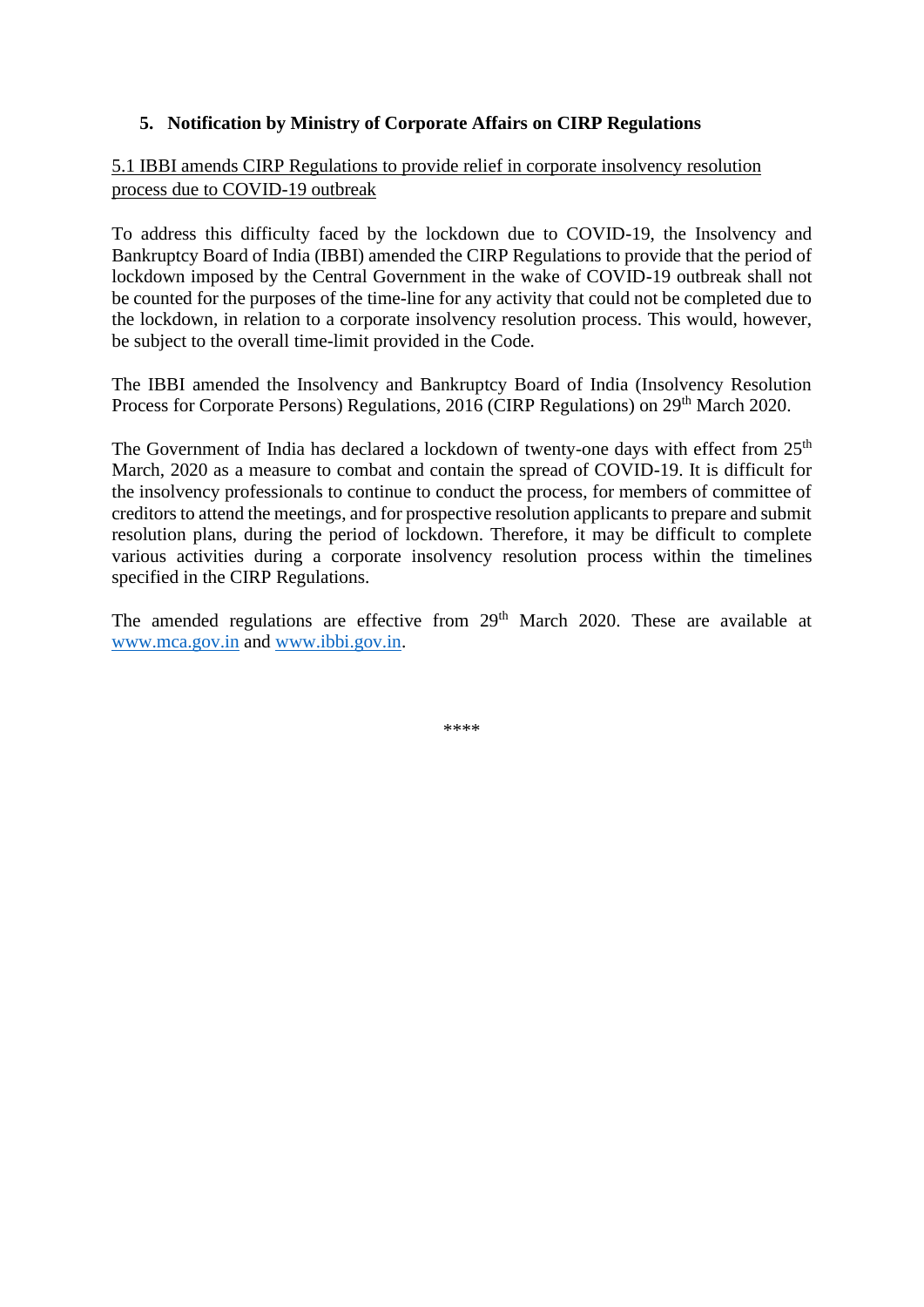#### <span id="page-8-0"></span>**6. Notification by Ministry of Home Affairs on Movement of Essential Goods & Services**

6.1 MHA to States: Unhindered Movement of Essential Goods & Services to be ensured during Nationwide Lockdown to fight COVID—19

Union Ministry of Home Affairs has written to the States/UTs to ensure unhindered movement of essential goods & services during the nationwide lockdown to fight COVID—19.

All States/UTs have been advised to set up 24\*7 control rooms/helplines to protect essential service providers from any unwarranted stigmatization.

Official communication to States provided on:

[http://164.100.117.97/WriteReadData/userfiles/Covid-](http://164.100.117.97/WriteReadData/userfiles/Covid-19%20Advisory%20for%20setting%20Helplines.pdf)[19%20Advisory%20for%20setting%20Helplines.pdf](http://164.100.117.97/WriteReadData/userfiles/Covid-19%20Advisory%20for%20setting%20Helplines.pdf)

\*\*\*\*\*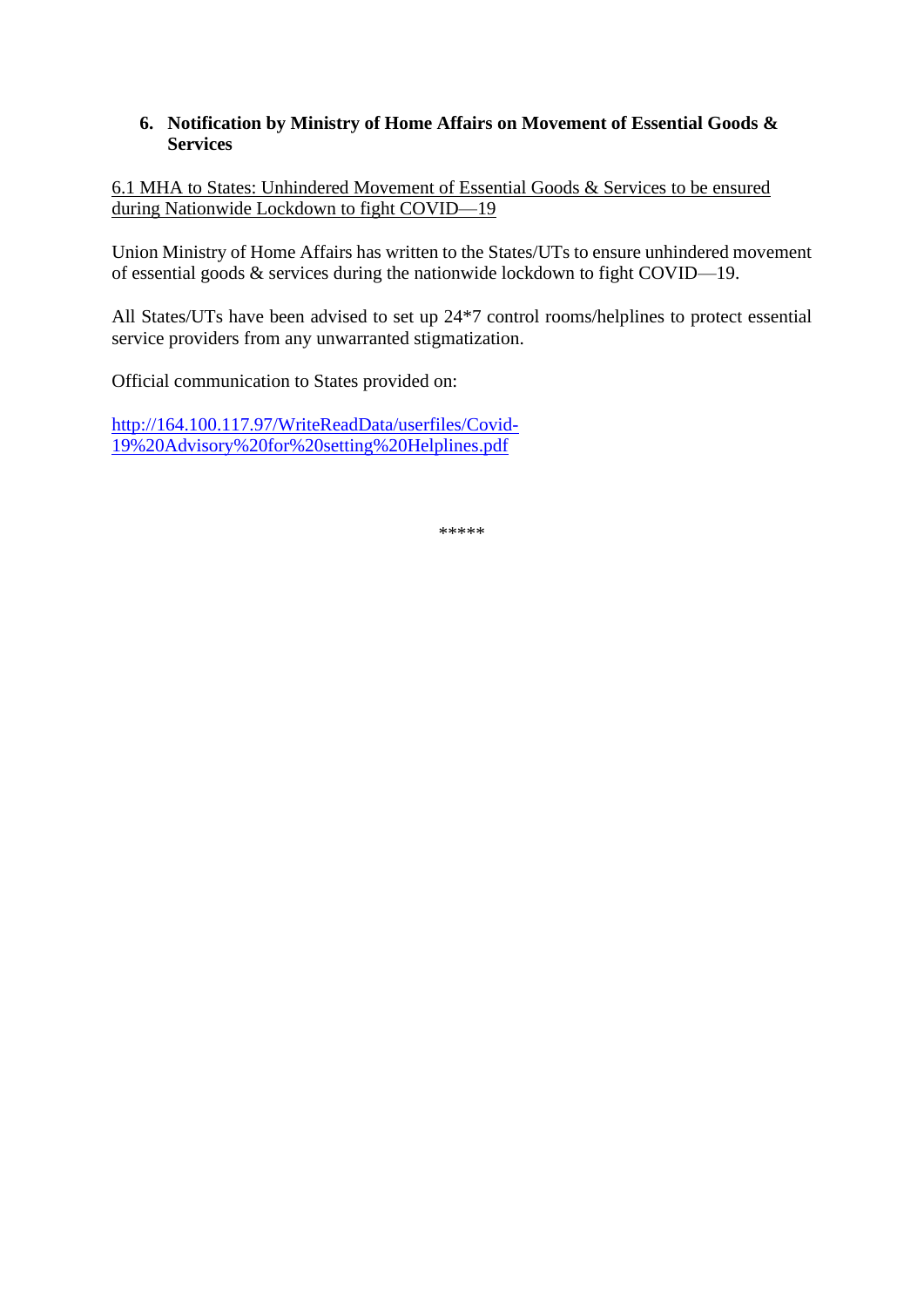#### <span id="page-9-0"></span>**7. Notification by Ministry of Labour and Employment on Amendment in EPF Scheme**

### 7.1 Union Labour Ministry notifies amendment in EPF Scheme to allow withdrawal of nonrefundable advance by EPF members in the event of outbreak of pandemic

### EPFO directs its field offices to process claims promptly

Union Ministry of Labour and Employment has issued notification GSR 225(E) amending EPF Scheme 1952 to allow withdrawal of non-refundable advance by EPF members/subscribers in the wake of COVID -19 pandemic in the country. The notification permits withdrawal of upto the amount of basic wages and dearness allowance for three months or upto 75% of the amount standing to member's credit in the EPF account, whichever is less, in the event of outbreak of epidemic or pandemic.

COVID-19 has been declared pandemic by appropriate authorities for the entire country and therefore employees working in establishments and factories across entire India, who are members of the EPF Scheme, 1952 are eligible for the benefits of non-refundable advance. A sub-para(3) under para 68L has been inserted in the EPF scheme,1952.The amended scheme Employees Provident Fund (Amendment) scheme,2020 has come into force from 28 March,2020.

Following the notification, EPFO has issued directions to its field offices for promptly processing any applications received from EPF members to help them fight the situation. In its communication EPFO has stated that officers and staff must process claims of EPF subscribers promptly so that relief reaches the worker and his family to help them fight with COVID-19.

**\*\*\*\*\***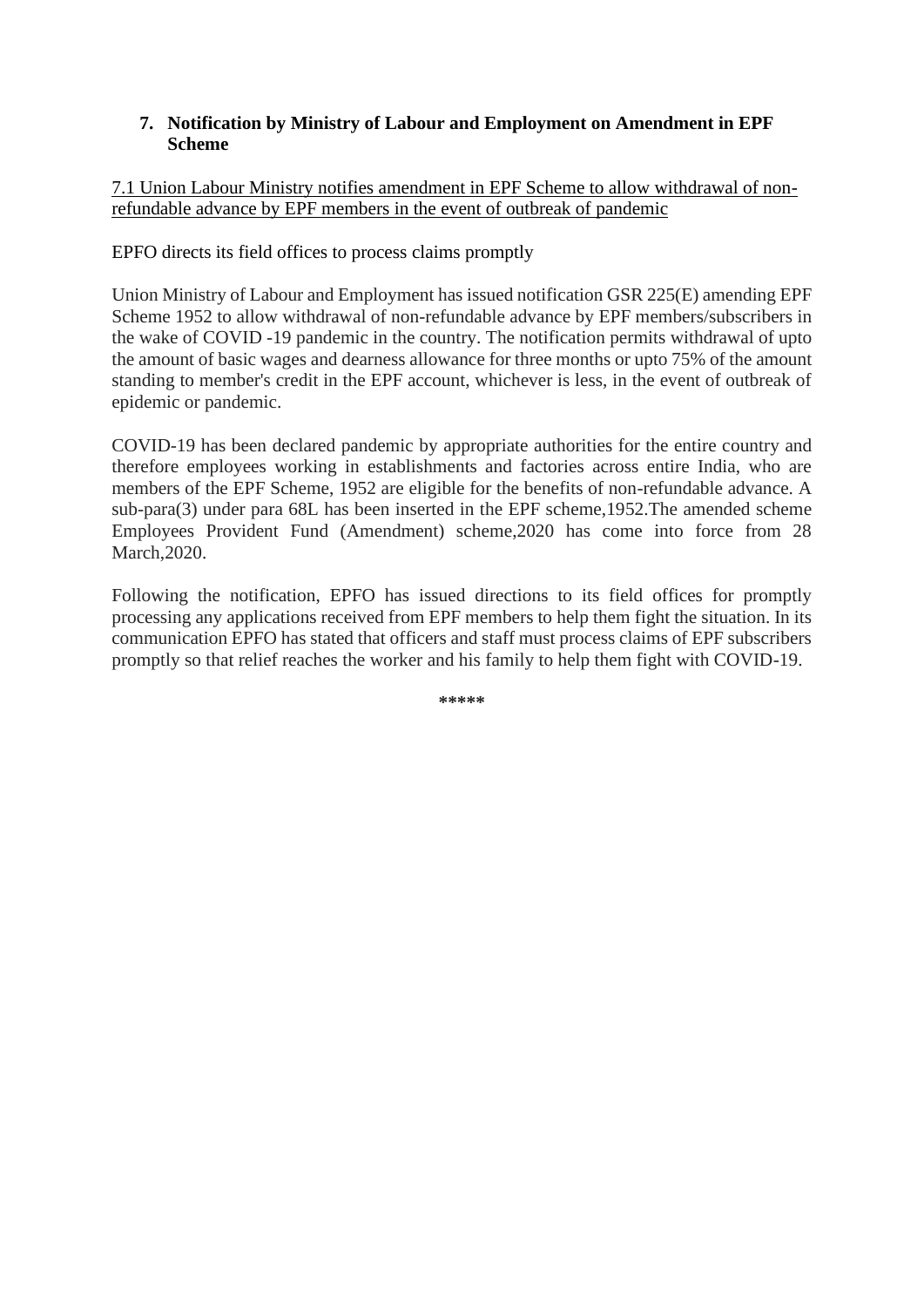#### <span id="page-10-0"></span>**8. Notification by Ministry of Commerce & Industry on Business Immunity Platform**

#### 8.1 Platform is helping businesses get real-time updates on India's response to COVID-19

The Invest India Business Immunity Platform **(**[https://www.investindia.gov.in/bip?utm\\_source=popup\)](https://www.investindia.gov.in/bip?utm_source=popup)**,** hosted on the website of Invest India, India's National Investment Promotion & Facilitation Agency, under the Ministry of Commerce and Industry is working 24X7 as a comprehensive resource to help businesses and investors get real-time updates on India's active response to COVID-19 (Coronavirus). The platform launched on  $21^{st}$  March, 2020 has received over 1.75 lakh visitors from 50+ countries by 10 A.M. today. There are 423 Government advisories and notification on the website, along with 205 Blogs, inforgraphics, videos and resources. Most searched term on the website was "donations for COVID".

The Business Immunity Platform (BIP) is the active platform for business issue redressal, with a team of dedicated sector experts who respond to queries at the earliest. Invest India has also announced a partnership with SIDBI (Small Industries Development Bank of India) for responding and resolving queries for MSMEs.

This dynamic and constantly updating platform keeps a regular track on developments with respect to the virus, provides latest information on various central and state government initiatives, gives access to special provisions, and answers and resolves queries through emails and on WhatsApp. So far, it has received 845 business support queries, out of which 614 have already been resolved. The queries were mostly on Logistics, notifications, Customs issues, plant shutdowns and clarifications.

BIP has launched 'Joining the Dots' campaign to procure essential healthcare supplies. It is also facilitating matchmaking to fill the demand-supply shortages of essential equipment to combat COVID-19. In its Stakeholder outreach activities, about 2000 Global and domestic corporates and stakeholders have been contacted. On the website, 120+ applications have been received from 17 states on 'Startup challenge: Solutions to combat COVID-19'. It organized special conference call with US Financial Services Companies, with focus on identification and resolution of business continuity issues due to lockdowns in the country. Webinar has been organized on 'Business Continuity for Startups amidst COVID19' with a panel of industry stalwarts and other stakeholders. Discussion was held on prospective funding and support: opportunities for startups during COVID19, and shift to Work from home model. A special conference call was held with the American Life Sciences Companies to discuss issues faced by them during the lockdowns, and how to resolve them.

\*\*\*\*\*\*\*\*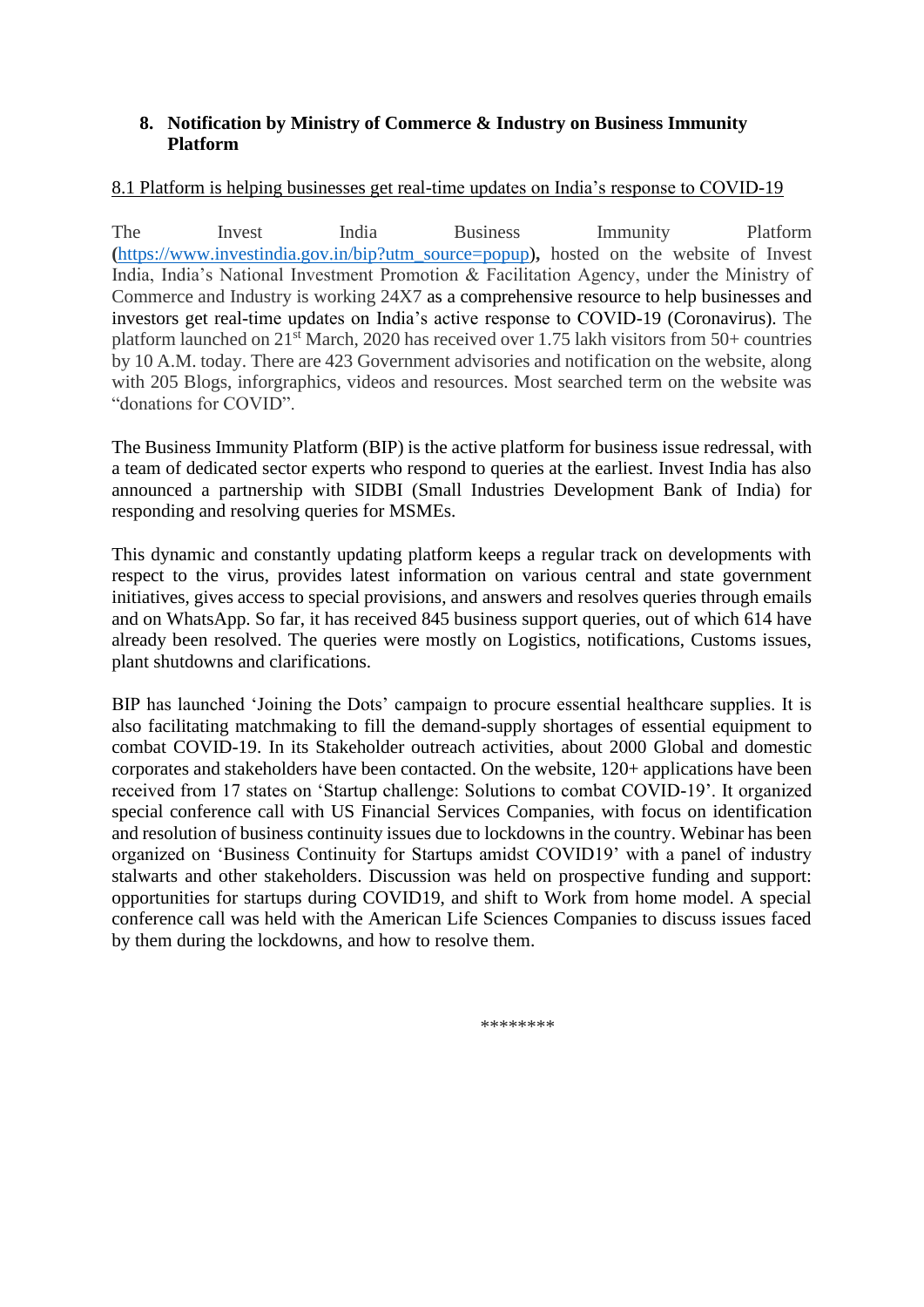#### <span id="page-11-0"></span>**9. Notification by Ministry of Power on Major Relief Measures for Power Sector**

9.1 Union Power Ministry committed to ensure 24×7 electricity supply during lockdown Payment security to be reduced by 50 percent Directions issued to CERC to provide three months' moratorium on Discoms to make payment to Gencos and transmission and no penalty on late payment; States requested to issue similar directions to SERCs

Despite the lockdown imposed to contain the spread of the COVID 19 pandemic, the whole workforce of the power sector – generation, transmission, distribution and system operations is working round the clock to keep all homes and establishments lighted. Shri R.K.Singh, the Union Minister of Power, has said that in this time of crisis, the Ministry of Power is committed to provide 24x7 supply of electricity to all consumers.

Around 70% of power generation is from coal-based power plants. In order to maintain the continuity of supply of coal by domestic coal companies and transportation by railways, the ministry is in touch with the Ministries of Railways and Coal.

Due to the lockdown, consumers are unable to pay their dues to the Distribution Companies (Discoms). This has affected the liquidity position of the Discoms thereby impairing their ability to pay to the generating and transmission companies. In this context, Shri Singh has approved significant relief measures for power sector. The following decisions have been taken to ease the liquidity problems of the Discoms –

- i. CPSU Generation / Transmission Companies will continue supply/ transmission of electricity even to Discoms which have large outstanding dues to the Generation / Transmission companies. During the present emergency there will be no curtailment of supply to any DISCOM.
- ii. Till 31stMay 2020 the payment security mechanism to be maintained by the Distribution Companies with the Generating Companies for dispatch of power shall be reduced by fifty percent.
- iii. Directions have been issued to the Central Electricity Regulatory Commission to provide a moratorium of three months to Discoms to make payments to generating companies and transmission licensees and not to levy penal rates of late payment surcharge. State Governments are being requested to issue similar directions to State Electricity Regulatory Commissions.

**\*\*\***